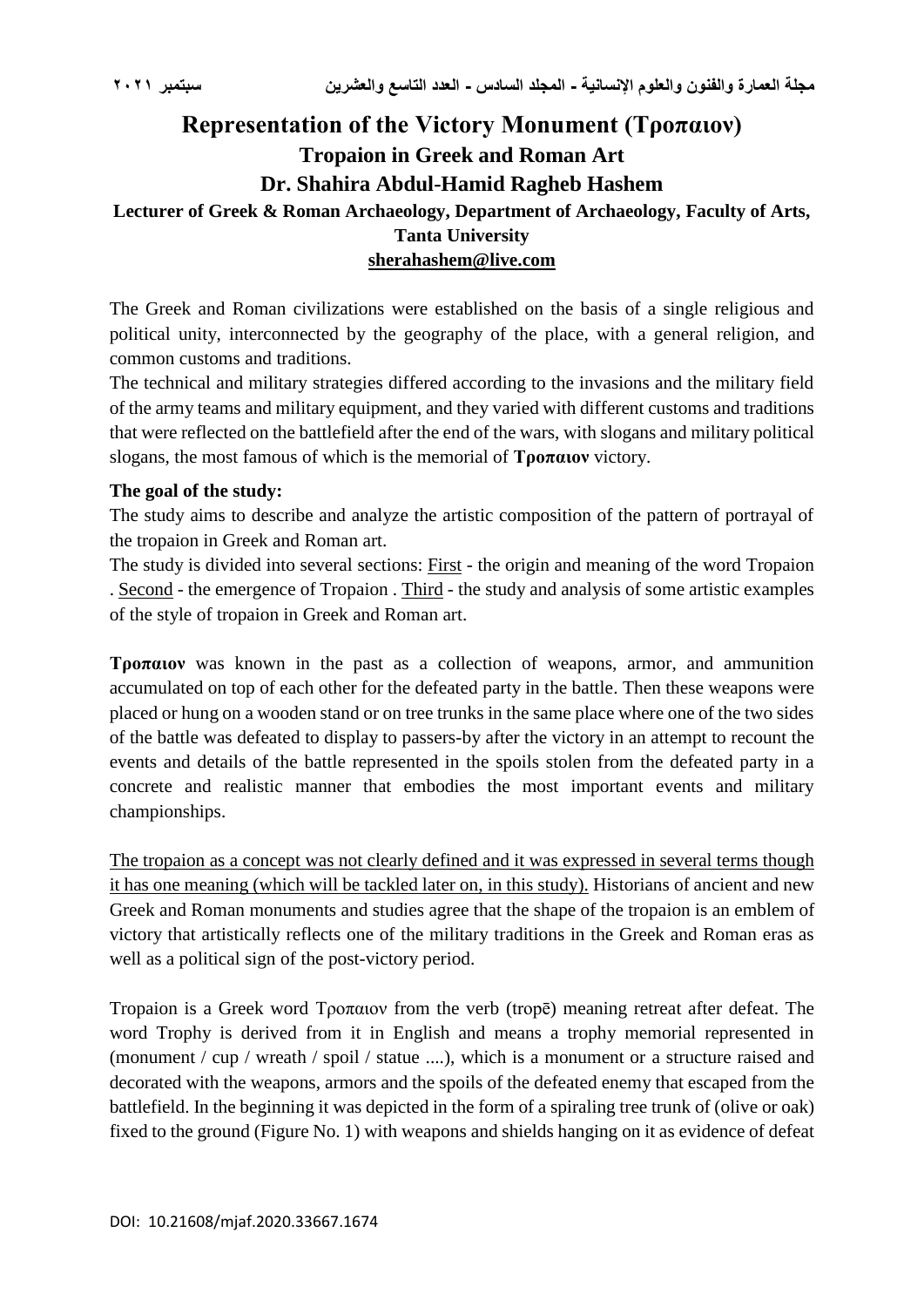This is what the Syracusans did when they wiped out a large number of the Athenian campaign on the banks of the river during the second phase of the Peloponnesian War in 415 BC-413 BC. The Syracusans decorated the tallest trees on the banks of the river with a group of Athenian shields (according to the historian Plutarch). This is registered on the Syracusan Coins (Figure No.2).



The term 'Trophy' was also used by some people in an unspecified and imprecise way as a reference to booty (war booty), which is known in Greek as λαφυρο or Σκύλα, which differs from τροπαιο in the sense of victory.

The tropaion was dedicated to the god to whom victory was attributed. The god was usually Zeus Tropus, the god of fate and destiny Atropos and the end of life as he was known in ancient Greek myths. In the case of naval battles, victory was attributed to the god Poseidon and the monument was decorated with the bows of the defeated enemy's ships and it was installed on the nearest beach where victory was achieved.

The memorial was not a Greek or Roman tradition but rather an ancient Greek ritual taken from the Persians during the Persian wars and the Greek cities in the fifth century BC when many battles were fought, the most famous of which was the Battle of Salamis.

As a memorial, the tropaion is also considered a continuation and representation of the symbolic content of the armors plundered during battles, which was represented and mentioned in the Iliad. The Tropaion was translated into a monument in line with the societal context of the ancient Greek city and it represented the objective correlative of the declaration of victory in a manner similar to narratives.

As for the Roman Victory Monument, it celebrated the Roman Empire and promoted universal Roman military domination, not a specific victory. Over time and after the first century of the Empire, the emergence of the monument as a symbol of the main Roman victory represented in the arches of victory became so widespread that the meaning of the tropaion as a monument to victory, as a stand-alone emblem, was not familiar to anyone at the time. It became just one of many symbols of battle events represented on memorial pillars and arches of victory.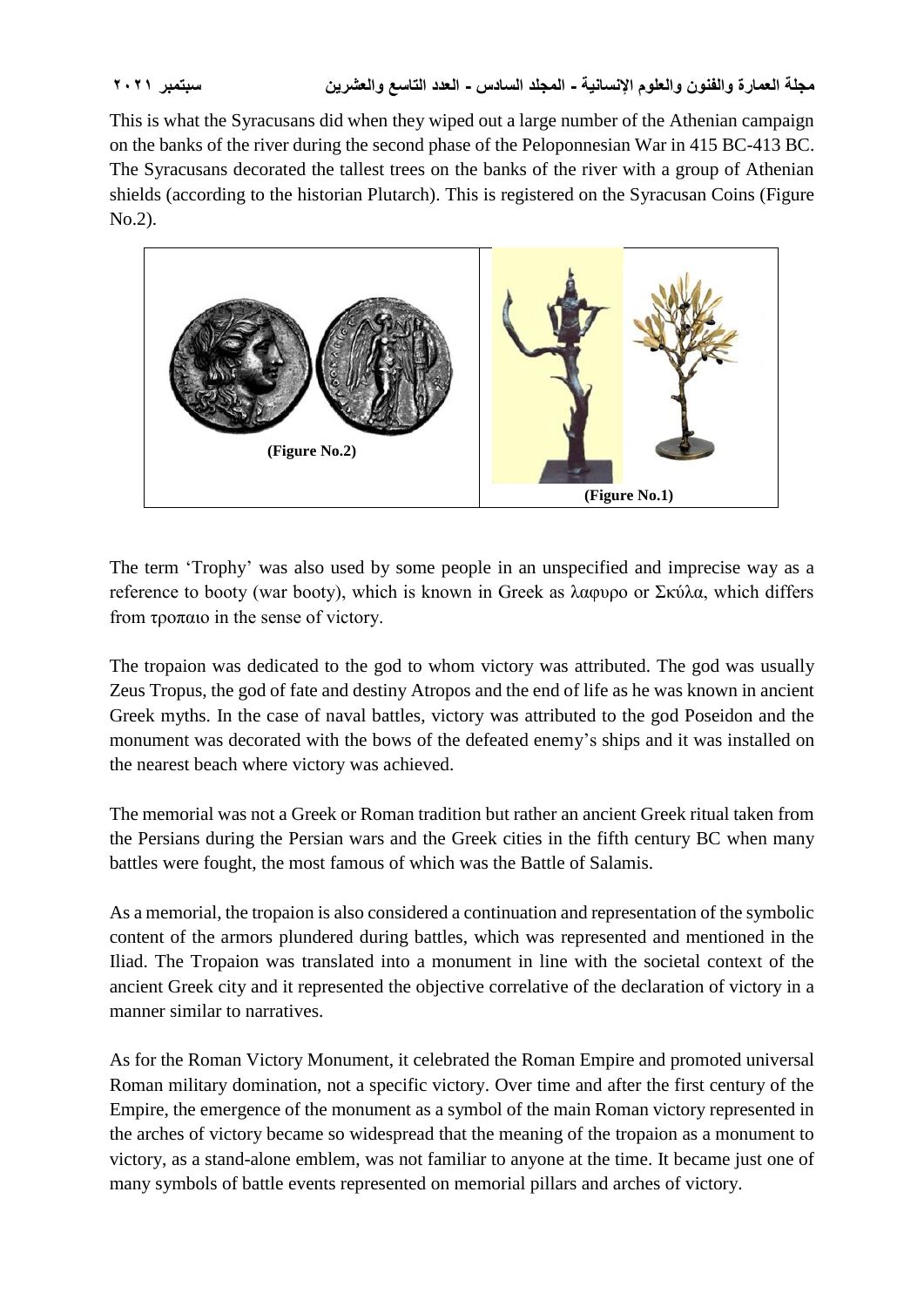It was known as tropaeum and was made as permanent memorial structures in the form of a military shield clothing with spears and weapons attached to it (Figure No.3). It also represented the war with its events and end as a major political event and a sign of victory that consolidates the person of the king or other public figures who are important in the war and as evidence of bad events which are difficult to remember for the defeated party.



#### **Some artistic examples of tropaion style in Greek and Roman art.**

The tropaion in the Greek and Roman sculptural arts on various artworks came in diverse forms and representations, the majority of which are unique examples that appeared on pottery, altars, temples, and frequently on Roman coins.

Figure No. (4) Greek style Pelike vase. The red figure is preserved in the Boston Museum Under No. 187.20; it dates back to the mid-fifth century BC. The goddess Nike, the winged Greek goddess of victory, is depicted on the body of the vase, preparing and decorating the memorial (the tropaion) that consists of a hoplite panoply topped with a Corinthian helmet and a corset attached to it around Hoplon sword and shield.

Figure No. (5) Greek coin of the tetradrachm denomination. Rev of the goddess Athena, The British Museum depicts an owl (the symbol of Athena) standing on a stone, scattered stones and surrounded by two tropaion (In the form of a tree trunk standing for a military-style warrior) in celebration of the victory in the Battle of Chaironeia, in Boeotia, central Greece.

The Romans were also interested in glorifying their military victories by depicting them. During the last years of the Roman Republic (509-27 BC), senior military leaders used the form of a memorial and as a matter of propaganda to glorify themselves personally. Gaius Marius (a consul and a Roman military leader) was the first to celebrate the anniversary of his victory on the Germanic tribes of Gaul across the Danube in Aquae Sextiae in 102 BC).





Figure No. (4) Figure No. (5)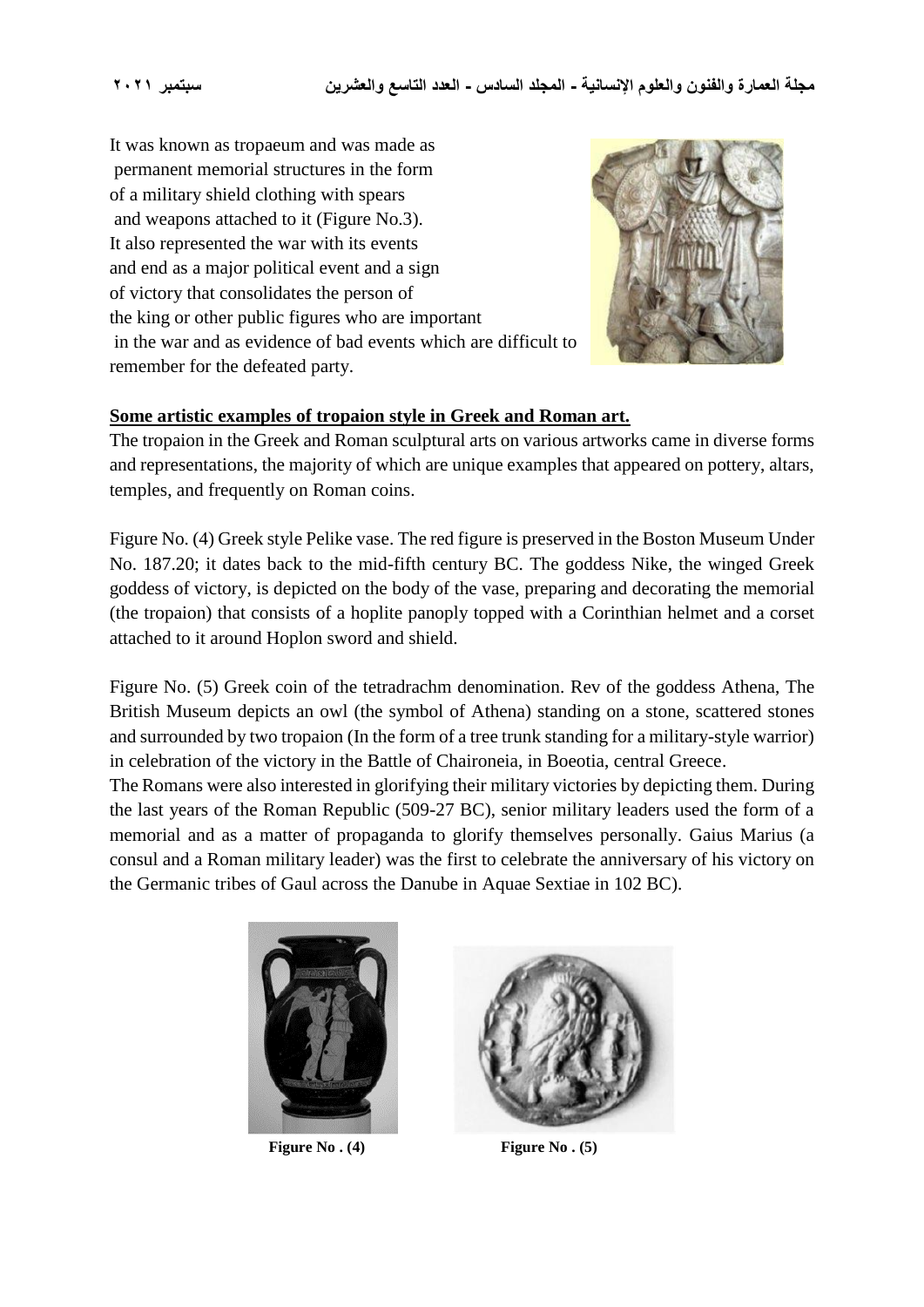The goddess Victoria, the Roman goddess of victory, was depicted on the Rev silver coins crowning the top of the monument and at its base a picture of a kneeling prisoner (Figure No. 6). On the obverse of the coin, the God Jupiter was depicted. Over the years, the same design was followed, but with an increasing number of war prisoners surrounding the monument. By the end of the Republican era, the monuments on Roman coins celebrated the military success of the leader as a monument for his personal victory.



The Tropaion as a monument of victory appeared mostly on the art of Roman coins. Its forms varied although the differences were simple ranging between depicting the Tropaion separately without any insignia of the goddess of victory Victoria or depicting a certain number of prisoners on both sides of the monument.

In the Republican era, the Roman coins depicted prisoners with their hands shackled, sitting back to back on the sides of the memorial that was crowned with the Roman goddess of victory, (Figure No. 7). This design was prevalent in the Imperial era and was associated with the emperors' military campaigns and their victories. It showed the Tropaion next the goddess of victory or the Emperor or Caesar as (a powerful symbol to reinforce his personal victories) while showing the defeated party as a captive next to the Tropaion or kneeling bearing the monument of the Tropaion above his head (Figure No. 8).



Figure No. (7) **Figure No. (8)** 

The war was spoiled from the defeated party also varied from the rectangular arched shields, oval, hexagonal and circular in shape, decorated with geometric and floral patterns and Medusa heads, as a result of the frequent Roman wars with different states, which reflected the mixing between Roman and non-Roman weapons pillaged from wars, and perhaps this explains the reason for the appearance of the Roman Cups of Victory not only on the battlefield but on the Roman armor and costumes of the allies and Roman Emperors as well.

The weapons of the defeated enemies were often dedicated to temples and sacred places as votive offerings, symbolizing the victorious emperor and celebrating his victory.

Figure No. (9) the altar of the Temple of Domitian, decorated with a frieze with pictures of various accumulated weapons and armors, unarranged in a pile of arms, shields, helmets, bows, and garters belonging to the defeated party.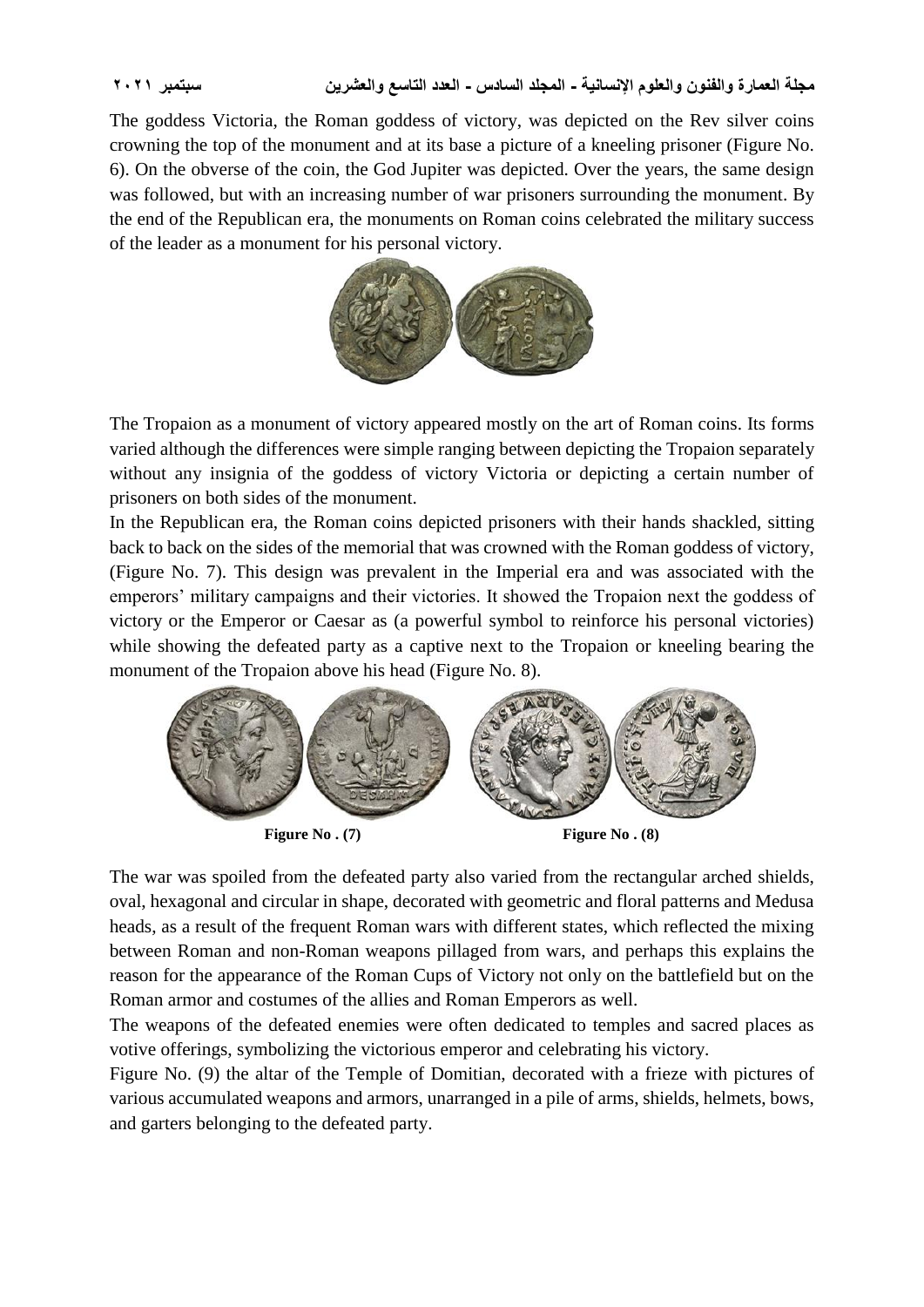

Figure No. (10) is an agate cameo (*Gemma Augustea* [the Gem of Augustus]) that represents real characters along with mythical and symbolic characters in one piece that is divided in two parts. The lower



part of the cameo depicts the victorious Roman soldiers decorating the Tropaion and raising it high as a sign of victory while the defeated barbarian soldiers are prostrated at their feet in a position of humiliation and submission.

Figure No. (11) is a view of the Tropaion on the body of Trajan's column in Rome decorated with a spiral carved frieze. The scene No. 48 (LXXVIII) at the bottom of Trajan's column represents a Tropaion on a tree trunk in the form of a warrior dressed in a full military uniform.



The first appearance of the Tropaion was on the lower part of the body armor of Emperor Tiberius Julius Caesar Augustus (Figure No. 12). Perhaps this was to increase the prestige of the Emperor and the victorious state together.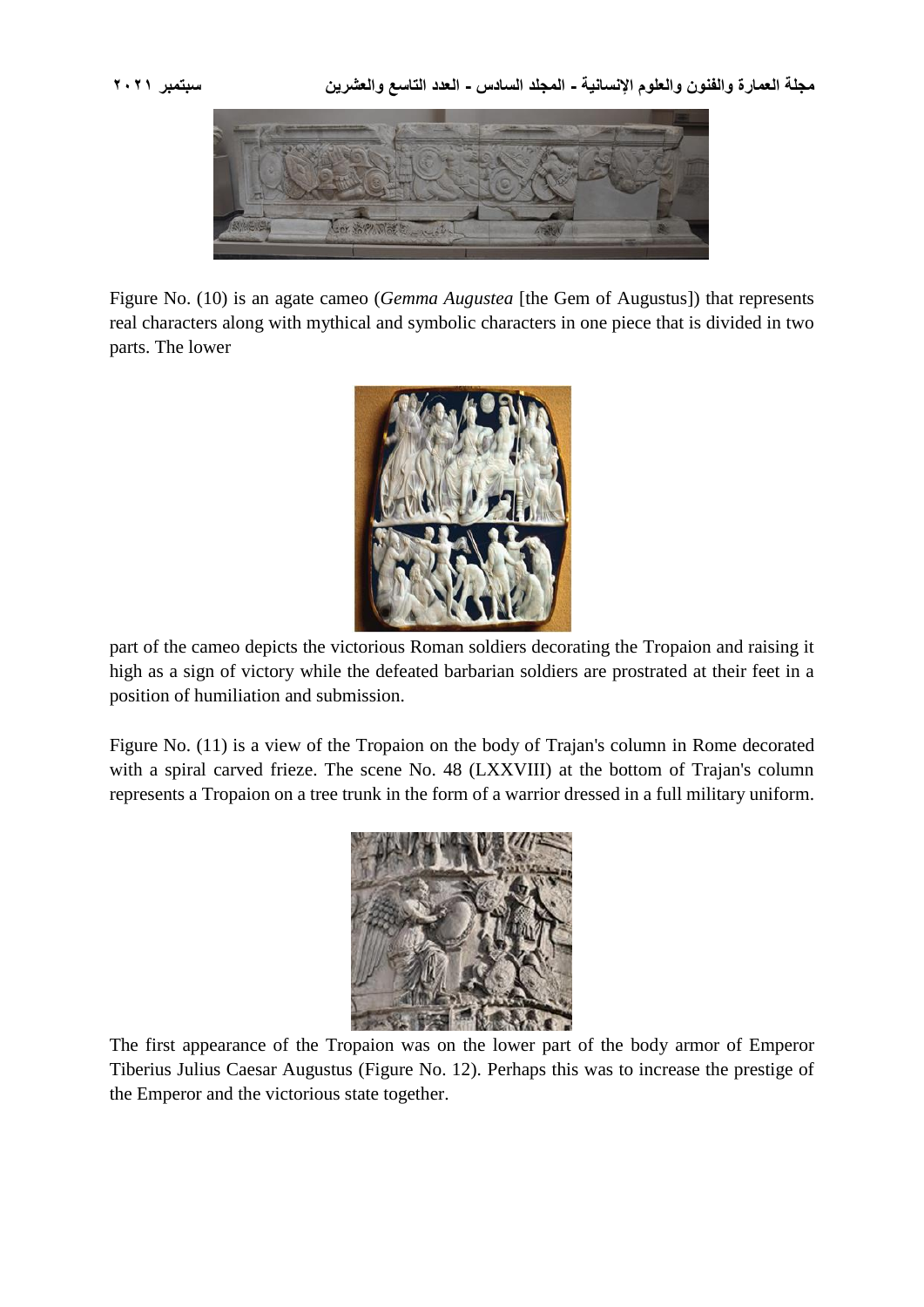

-The Tropaion is a monument of an official nature designed by the victor as part of his celebration of victory and as one of the means of gratitude and praise to gods and not as a military standard for bearing armors, weapons and flags that imply the symbolism of victory.

-The central function of the Tropaion as a memorial on the battlefield is a special and personal experience as a declaration of victory, by expressing it with a fixed scene or view inside (we are the victors) with all the losses and horrors of the battle we faced.

- The depiction of the Tropaion in Roman art represents a model in itself, an attribute of the Roman goddess of victory Victoria who brings victory to the emperor and Rome. It also stands as an attribute of the god of war March and as a sign of victory in the hands of the emperor, and a symbol of Rome's military might.

The Tropaion was depicted on all kinds of Greek and Roman arts, and the share of its appearance on the Roman coin was endless. Most probably, it was used to publicize the defeat of the enemy and as a general symbol of Roman military success.

The " Tropaion " symbolizes the embodiment of the souls of defeated warriors so as to restrain their power and to unleash the divine protective forces and increase the prestige of the victorious state.

The memorials continued to exist in the modern era as sculptural or architectural creative work, constructed as an embodiment of the most important historical events and as constant evidence of the achievements of military leaders, politicians, national and scientific personalities, who have a profound impact on the souls of people and nations over the later times.

## **References:**

Barania ,Alaa abdel latif,elazia el askaria we Romania we za5rifha monzo el Karn el awal kabl el welad we 7ata nihyat el Karn el thelth el melady (dirsa athriya ta7liliya),resalt magistr 3'er manshora, kolyet Adab, gam3t Tanta, 2017.

5ashba, Dreni, homoros el elyaza , dar el tanwir Lil teba3a we el nashr bel kahira, 2014 3rfa ,Do7a, el 3omara el Romania, dar el 7adri Lil tiba3a, el askandariya, 2006. Ma7mod ,3ziza sa3id, na7t el romani men bidyat el 2ola we 7ata nihyt el karn el rab3 el meladi,

el askandriya,2010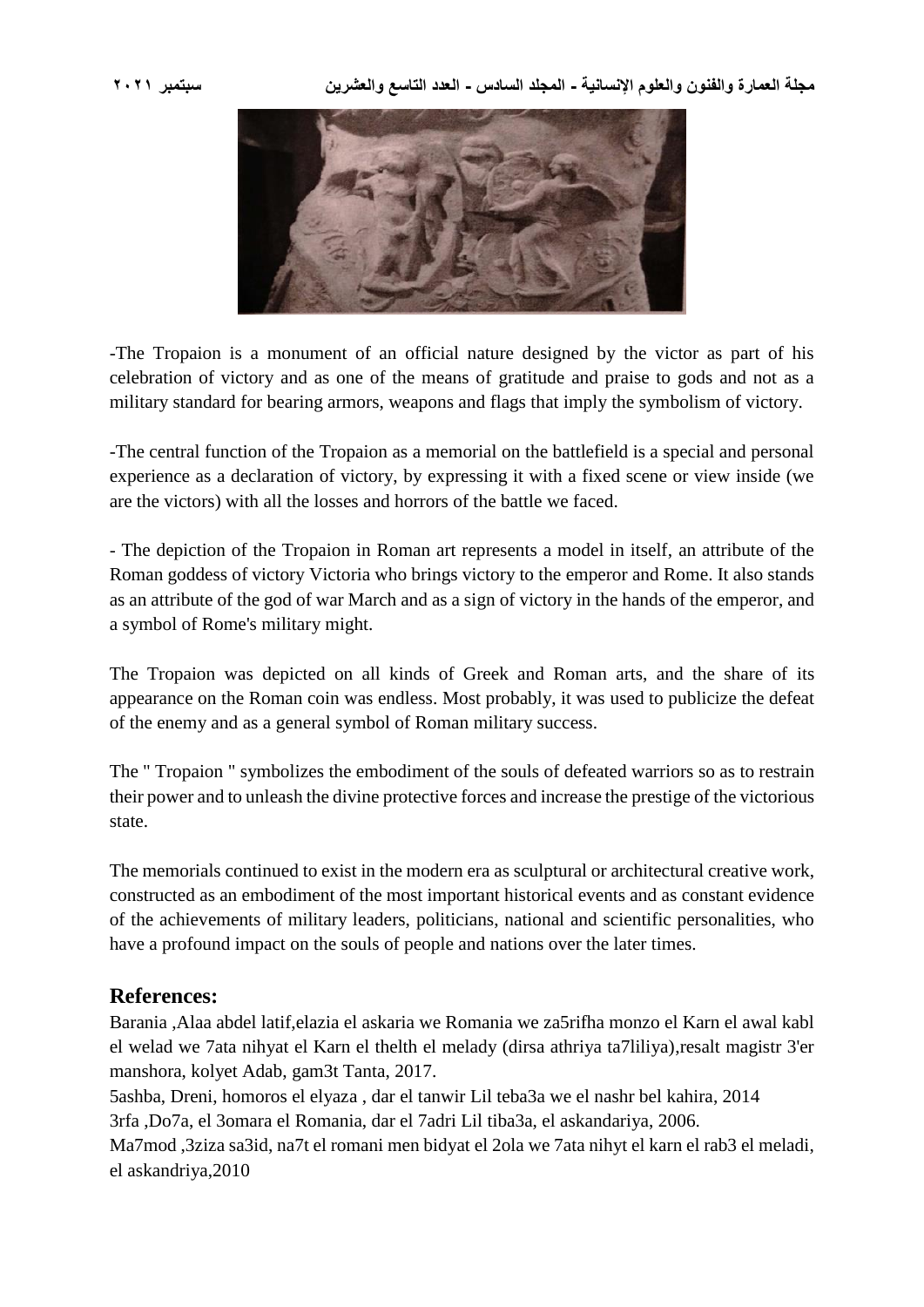Kados ,3zat Zaki 7amd,el3omlat El yonania we El helilinstia, matb3it el 7adri el askandriya ,2014

Mekawy ,fawzi ,tari5 el 3alam el i3'riki we hadrtoh dar el Rashad el 7aditha dar el bida2 tiba3at kolyet Adab gam3it tanta ,1999

Dwidar ,Wesam Nagi. el mazab7 fi masr fi el3asrin el batlami we el romani dirsa mokrna bel mazabi7 ( mazab7). 3nd el i3'rik we el roman resalt magstir ,kolyat Adab gam3t askandriya 3 'ier manshora.2009.

-Bartolni.,G and Pertruccelli.,R., Classification ,Origin,Diffusion and History of The Olive ,Rome, 2002

- Beckmann.H., The Column of Marcus Aurelius :The Genesis &Meaning of Roman Imperial Monument , The University of North Carolina Press, 2011.

- Camp.Jand Others., Atrophy From The Battle Of Chaironeia Of 86 B.C,American Journal Of Archaeology ,Vol 96,No3, 1992 .

-DeSouza,P., War ,Slavery ,and Empire in Roman Imperial Iconography ,in Bulletin of Institue of Classical Studies ,Vol 54 ,No 1, 2011.

-Devivo.Js., The Memory of Greek Battle :Material Culture and /as Narrative of Combat trauma and the Ancient Greek, 2014.

- Fraiser.,J., In an Enemy ̓s Country ., 2014

-Grotowski ,L.,P., Arms and Armour of the Warrior Saints : Tradition and Innovation in Byzantine Iconography (843-1261) ,Brill , 2010 .

-Homer,The Iliad ,University of Chaicago Press. 1951.

-Harkins.,S.,S.,W., Profiles in Greek and Roman Mythology Perseus,USA, 2008.

-Janssen.,A.,J., Het Antieke Tropaion,LedebergGent, 1957.

- Kelsey.,F.,W and Zenos.,A.,C, Xenophos Anabasis,BookI-IV,6edit,Boston ,Newyork.Chicago, 1889.

-Knipp,D., An Early Christan Terracotta Altra ,in Journal of Warburg and Courtauld Institutes ,Vol 59, 1996.

*-*Kinnee.,L., The Greek and Roman Trophy :From Battlefield Marker to Icon of power,Routledge, 2018.

-Liddell and Scott., An Intermediate Greek-English Lexicon. Oxford. Clarendon Press. 1889.

-Longfellow.,B., Roman Imperialism nd Civic Patronage form Meaning and Ideology in Monumental Fountain Complexes, Cambridge University Press, 2011.

-Landskron,A., Architectural Ornament Under The Flavian Dynasty in Asia Minor :The Case of The Altar of The Temple of Domitian in Ephesus , 2016.

- Picard.,G.,C., Les Tropees Romains,Paris, 1957.

Pritchett.,W.,K., The Greek State at War,Part II,University of California Press, 1974.

**-**Phang.,S.,E.Spence.,I.Kelly.,D and ,Londey.,P.editor., Conflict in Ancient Greece and Rome,The definitive political, social, and military encyclopedia. Vol 2. 2016 .

-Smith.,W.,LL.,D., Dictionary of Greek and Roman Antiquities ,London , 1853

-Seyffert.,O., Dictionary of Classical Antiquities, Cleveland and New york, 1956.

-Saylor.,H.,H., Dictionary of Architecture, Newyork. 1952 .

-Sear.D.R.,Roman Coins and Their Values,4<sup>th</sup> edition,London. 1988.

-Storch,R.,H., The Trophy and Cross:Pagon and Christian Symbolism in the Fourth anf Fifth Centuries in Peeters Publishers :Byzantion Vol 40,No 1, 1970.